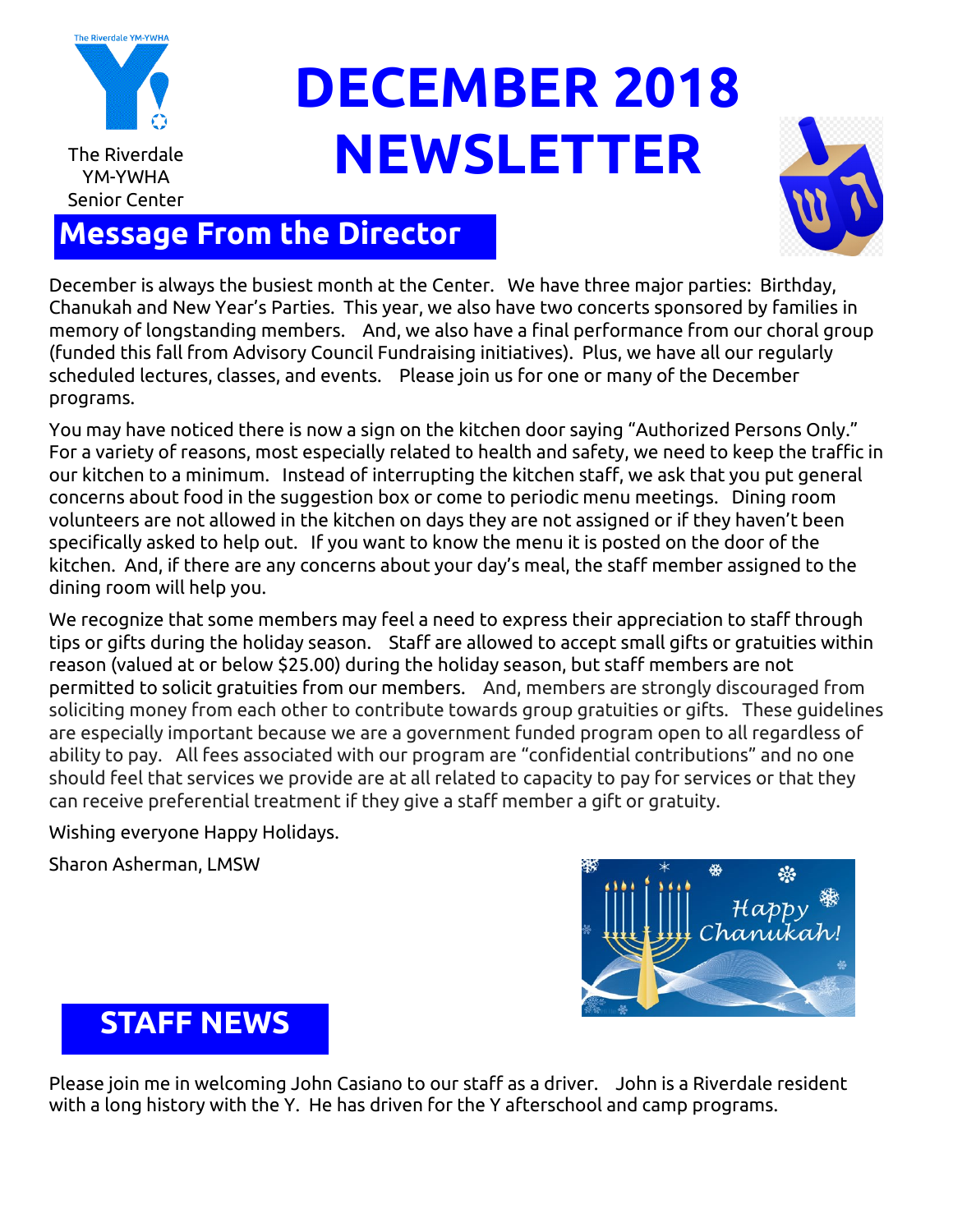## **New and Noteworthy at the Center**

Tues, December 4: 10:15 am **Lecture & Slides:** *The Career of Gene Kelly*. Presented by Pierre Montiel, Film Historian

Tues, December 4: 11:45am **Chanukah Luncheon:** \$4.00 in advance; \$6.00 day of.

Tues, December 4: 1:00pm **Chanukah Concert:** With *TKlez Trio*. Enjoy a concert of familiar and new Chanukah tunes. Israeli, Yiddish (with a klezmer flavor), & Ladino songs. With David Licht, Percussion, Dobe Ressler on Clarinet, and Psachya Septimus, Vocals & Accordian. Sponsored by a generous donation from the family of former member Mrs. Ray Levine.

Wednesday, Dec 5: 10:30 am. **Bronx Borough President's Candle Lighting Ceremony.**  Children from local schools performing. Morning refreshments starting 9:15 am.

Wednesday, Dec 5: 12:45 pm **Health Lecture:** *Learning More about Hypertension*. ( High Blood Pressure ). We'll explore the causes, symptoms, and control of high blood pressure. Have your blood pressure taken after the talk. Presented by Stella Borukhova, Supervising Pharmacist at Riverdale Specialty Pharmacy.

Thursday, Dec 6: 1:00 pm **Cafe' Europa Concert:** All are welcome to attend.

Friday, Dec 7: 10:30 am **Lecture:** *Raoul Wallenberg— Righteous Gentile.* Learn about this Swedish businessman who saved hundreds of thousands during WWII. With Michael Smook, Social Commentator.

Monday, Dec 10: 12:45 pm **Discussion:** *Friendship in our Lives*. Research shows that having good friendships throughout life is good for our health & our happiness. Join Student Interns, Jordan & Tzippora, in a discussion where

we will learn about the current research, & hear your experiences.

Tuesday, Dec 11: 10:30 am **Member Panel Discussion:** Senior Center Members' share their unique work experiences. The third discussion in a series. Moderated by Vicki Matalon, Senior Center Program Coordinator.

Tuesday, Dec 11: 11:45 am Celebrating our Members' **December Birthdays** at lunch with cake and good cheer.

Tuesday, Dec 11: 1:15 pm **Dancing** with D.J. Frank Posa. Dance hits of the 50s, 60s, 70s and 80s. Disco, Latin, & MoTown

Wednesday, Dec 12: 10:30 am **Blood Pressure Screening** with an RN from Allen Hospital.

Wednesday, Dec 12: 1:2:45pm **Health Lecture:** *Facts and Myths about Breast Cancer.* With Jennifer Ulloa, Health Educator, Mount Sinai Hospital.

Thursday, Dec 13: 10:30 am Theatrical **Court Room Drama**  Program: *Law and Order*. With Aytan Adler, Recreation Therapist

Thursday, Dec 13: 12:45 pm **Concert**: Ron Doster, Singer & Entertainer will perform songs from the Great American Songbook, Folk & Dance tunes, & more. He will also gladly play audience requests.

Friday, Dec 14: 10:15 am **Art Documentary:** *Magritte--An Attempt at the Impossible*. This documentary explores the life & legacy of Belgian Surrealist Painter Rene' Magritte

Tuesday, Dec 18: 10:30 am **Historical Trivia:** With Aaron Goldman, Senior Center Member

Wednesday, Dec 19: 1:00 pm **Concert:** Billy Zito, Classical Guitarist, will play works by Bach & 20th Century Spanish Romantic Composers.

Sponsored by the Family of Former Senior Center Member, Mrs. Annette DeVito, in her memory.

Thursday, Dec 20: 12:45 pm **Exercise Demo:** Yoga For Bone Health. Presented by Laura M. Fisher, Certified Hatha Yoga Instructor and Personal Trainer. To participate you must have an updated Medical Release form on file. Includes chair and standing postures.

Friday, Dec. 21: 11:00 am **Concert:** Our Choral Group, Hudson River Voices, will perform select songs from their class for all to enjoy. With Choral Director Andy Klima. Special thanks to the Bronx Opera Company.

Tuesday, Dec 25: 10:30am **Interactive Discussion**: *Holidays Around The World*. Presented by Ronnie Zackman

Wednesday, Dec 26: 10:30 am **New Year's Celebration.** Join us for Hor d'oeuvres, lunch, and a toast to welcome in the New Year. Suggested Contribution \$6.00; \$8.00 Day of. Stay for Dancing at 1:00 p.m. with Musician Manny Montanez playing 50s-70s pop hits, MoTown, Jazz standards Latin style, Latin & Caribbean music.

Thursday, Dec 27: 1:00 pm **Book Club:** *The Vinegar Girl* by Anne Tyler, January's book is *Still Life With Bread Crumbs* by Anna Quindlen. Facilitated by Adele Schwartz, Senior Center Member.

Thursday, Dec 27: 10:30 am **Lecture:** Immigration—Past and Present. Presented by Morris Friedberg, M.S.W., Senior Center Member.

Friday, Dec 28: 10:30 am **Music Lecture and Clips**: *Enrique Granados—Music Based on Popular Spanish Songs.* With Gina Crusco, MA, Music Educator. Part of a bimonthly series through February.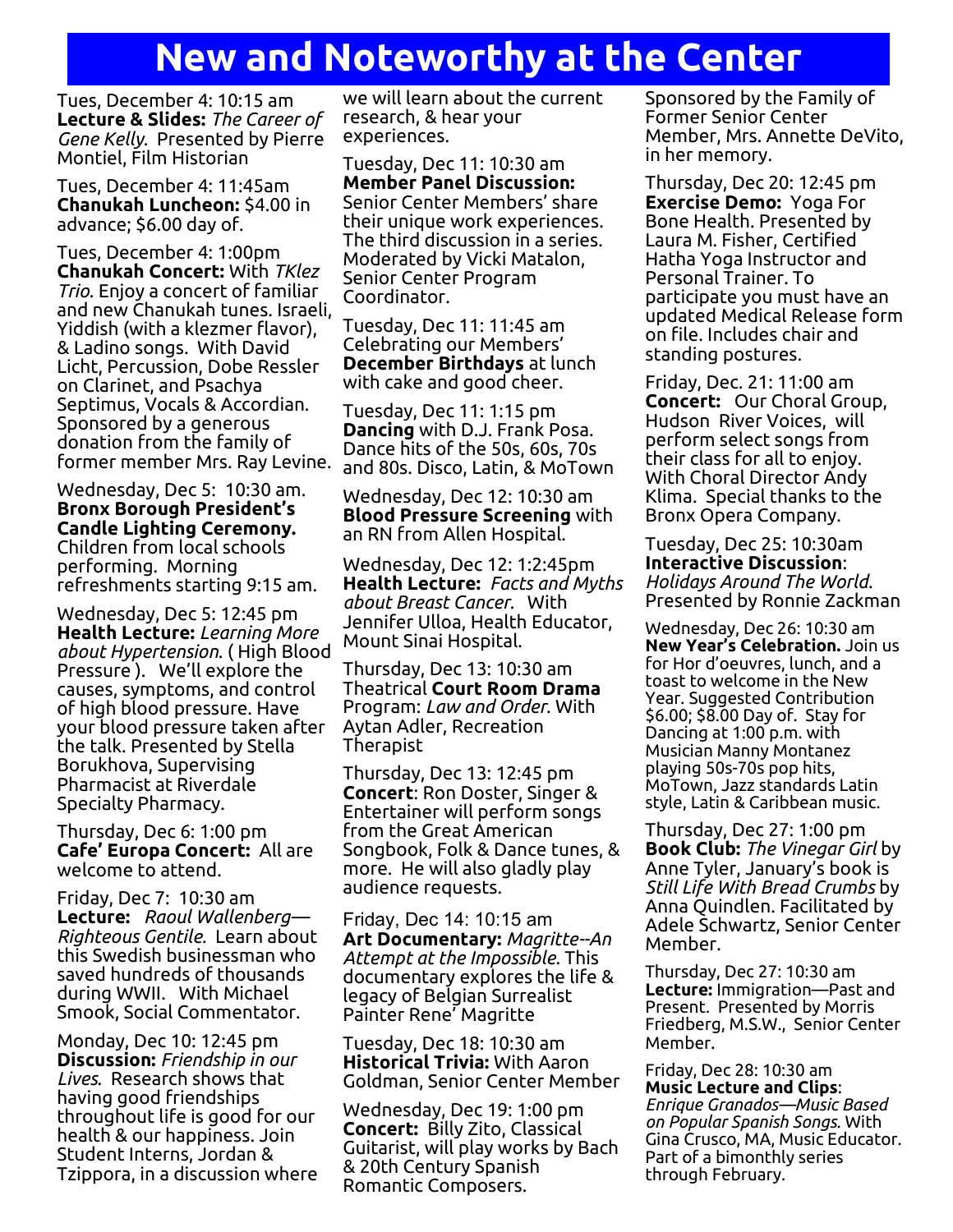## **Member Spotlight**

With the help of our Social Work Interns and at the request of our members, we are resuming our member spotlights which have previously been a part of our newsletter. Below is the first of a series by Social Work Intern, Jordan Weisberger.



Happy December, Riverdale Y Senior Center! This month we would like to introduce you to a newer member of our community, Angela Naranjo. Angela grew up in Ecuador in the town Guayaquil, which she considered very nice and a lovely place to retire. While she lived in Ecuador, she attended the University of Guayaquil as an Accounting student. Before Angela met her husband Jose, she met her future mother-in-law Amarilis Fuentes, who introduced the pair. She and her mother-in-law grew to be very close friends and still

are today. A year and a half after her marriage in 1985, Angela and Jose moved to the United States. She spent two and a half years working for Earth Day New York and spent fourteen years running a day care center out of her own home in New Jersey. Running the day care was a very rewarding experience to Angela and she created a lot of connections with parents who she still keeps in contact with today. Angela started attending the Y back in July of this year when a move closer to the facility helped them discover the Y Senior Center. While attending, Angela loves having the experience of meeting new people and getting closer to her Y Senior Center family and attending art classes that the Y provides.

Angela's Adjective: Adventurous – She is always willing to try new things

## **Volunteers Make a Difference**

#### We could not run our Senior Center without our volunteers and sometimes it take a whole crew to make a project successful.

Thank you to the volunteers who helped to make our Thanksgiving Luncheon and raffle a success: Another team effort was our October barbecue:

Julieta Butler Max Green Lori Keller Bruce Lang Ronnie Lesh Shelagh Masline Cesar Melo Roberto Pagan Juan Rodriguez

Tehilla Siegel Edythe Wittenberg

**Committtee Chair:**

Winnie Berrios **Committee:**  Ronnie Haber Betty Baumel Deborah Siegel Ariana Holback Morris Friedberg Loyda Camacho Ronnie Haber **Volunteer Waiters:** Juan Rodriguez Roberto Pagan Deborah Goodridge Paula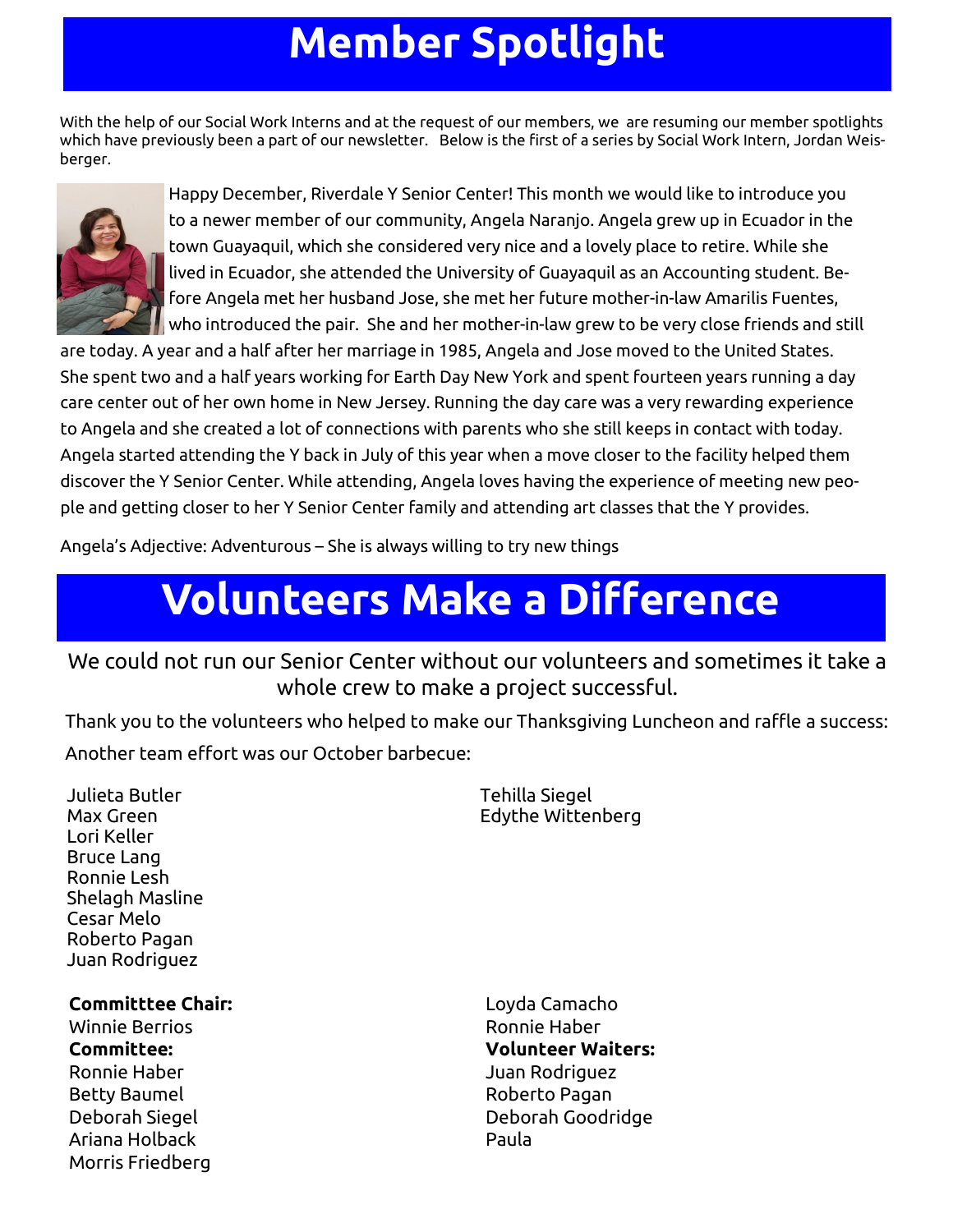## **NEW & RETURNING CLASSES**

**DRAWING CLASS:** Eleven sessions from December 4, 2018—February 14, 2019 with Daniel Hauben, Artist. This class has a fee and is Y sponsored. Go to the Reception Desk for rates and to register.

**HUDSON RIVER VOICES:** Make up days for our Friday missed classes will be on Tuesday Dec. 4th & 11th

## **RIVERDALE Y BUS TRANSPORTATION**

Door to door round trip service to the Y is \$4.50 (\$2.25 suggested contribution each way). If you wish to be picked up on a specific day call (718) 548-8200, ext.**225** before 8:00 AM and leave a voice message with your name, pick up address, and phone number. Our drivers will call back when they are ready to pick you up.



### **SIGN UP & SAVE THE DATE**

### *PROJECT RENEWAL SCAN VAN MAMMOGRAPHY*

Thursday, Dec 6, 2018 9:00am -12noon Please call 800-564-6868 to make an appointment.

The **NYLAG Mobile Van** for legal assistance will make their next visit on Thursday, January 3<sup>rd</sup>. Please stop by my office to make an appointment with their lawyer.

Lydia Ecker, Senior Center Social Worker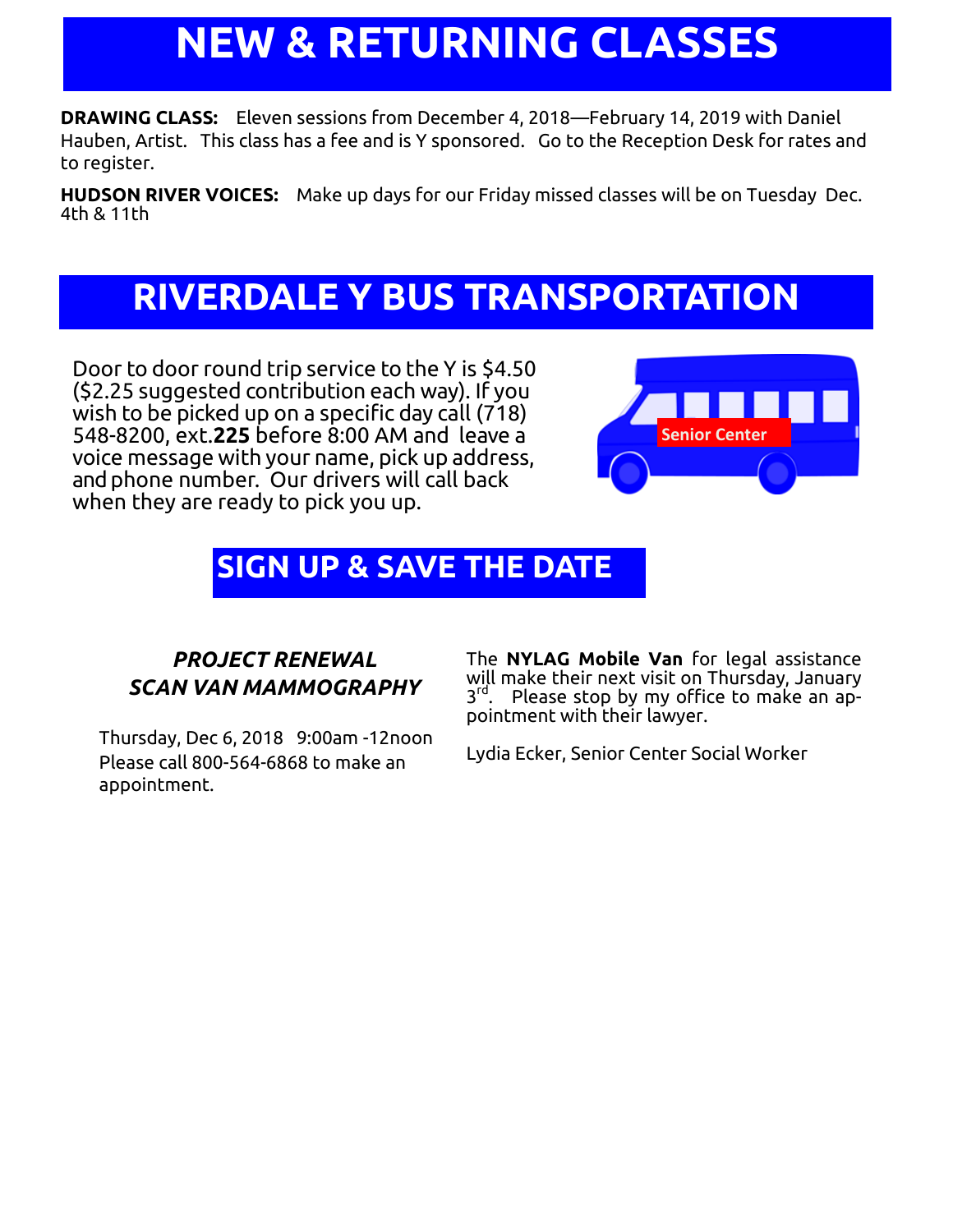### **SENIORS ON THE MOVE**

Advance registration is required for all trips and special events. Trips are in the Center's passenger van unless otherwise noted. Popular trips may require last minute transportation changes including the use of a school bus. If you have special needs regarding transportation, please alert staff when you register. Registration is at the Welcome Desk or call Vicki at (718) 548-8200 X204.

#### **THE TOUR AT NBC STUDIOS AT ROCKEFELLER CENTER:** Wednesday, Dec 12, 2018.

Guided one-hour and ten minute tour and behind the scenes glimpse of the broadcasting world. We will enjoy access to the studios where Late Night, NBC Nightly News, Saturday Night Live, and more are made. We will also get a behind the scenes look at the TV production process. Then shop to buy collectibles from your favorite NBC shows. Lunch is on your own in area, after the tour. We will also leave time for shopping and sightseeing in the area. Our passenger van departs the Y at 10:00 a.m. We'll head back to Riverdale at 3:30 p.m. Cost \$45.

#### **COOPER HEWITT SMITHSONIAN DESIGN MUSEUM, NEW YORK, NY:** Wednesday, Jan 9, 2019

Self Guided Tour of four new exhibits. *The Road Ahead, Reimagining Mobility* is an interactive exhibition showcasing proposals for a reimagined New York City streetscape. *Iridescence* explores how the optical effects of iridescence have maintained a lasting impact on design. *Saturated: The Allure and Science of Color* shows how designers apply the theories of the world's greatest color thinkers to bring order and excitement to the visual world. *Tablescapes: Designs for Dining* illuminates how design transforms the ritual of communal dining in response to cultural and social changes. Early 11:30 a.m. lunch at the Y (contribution for lunch not included in trip fee). Our passenger van departs the Y at 12:30 p.m. and will leave the museum at 4:30 p.m. Cost \$25; after Dec 26 cost increases to \$30.



## *Café Europa Luncheon*



### *Thursday, December 6, 2018*

11:00AM Monthly Discussion Group with Lois Griff, LSMW, Social Work Staff from Selfhelp Community Services.

12:00PM Special Luncheon and Dessert in our Card Room

1:00PM Concert: Shlomo Shai-Singer/Musician. A versatile entertainer whose repertoire spans Israeli, Yiddish, American, Klezmer, Italian, and Russian music. Plus dance and Jazz Standards.

Café Europa programs for Nazi victims are supported by a grant from the Conference on Jewish Material Claims Against Germany. Pre-registration required with Vicki Matalon at (718) 548-8200 x 204.

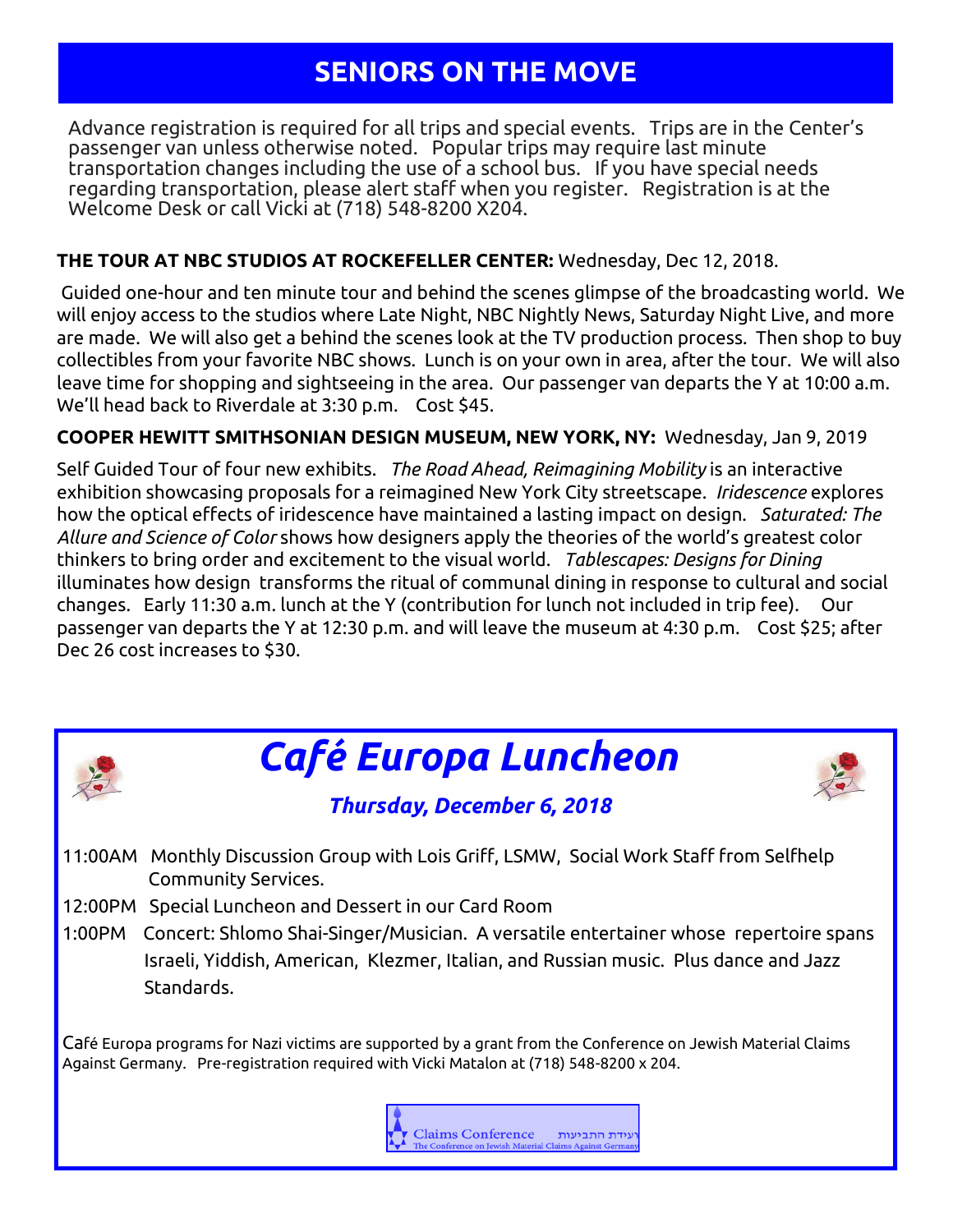### **Donations-Your Dollars at Work**

**EVELYN AND LAWRENCE KAGEN**: In appreciation to the staff and volunteers at the Center for all they do.

**ARTHUR & JOYCE KOVEN:** For all the camaraderie and good will at the Riverdale Y Senior Center.

**STANLEY ARONOFF:** Happy Hanukah, Merry Christmas, & a Happy New Year to the Staff, Volunteers, and Members.

**BETTY BAUMEL:** In Memory of Mania Chorzewski

**SUE RUDAVSKY**: In appreciation for Andy Klima and Hudson River Voices.

**RUTH TASHMAN:** I love the Y. I have so many wonderful friends here. Thanks for the many calls cards and good wishes. Special thanks to Sharon, Shelagh, Kiya, Jerry and Barbara and Debbie O.

Donations help support the programs and services of the Senior Center. Checks can be made payable to the Riverdale Y Senior Center and given to Sharon or Toby. ForInformation on legacy donations please contact Rick Lund at (718) 548-8200.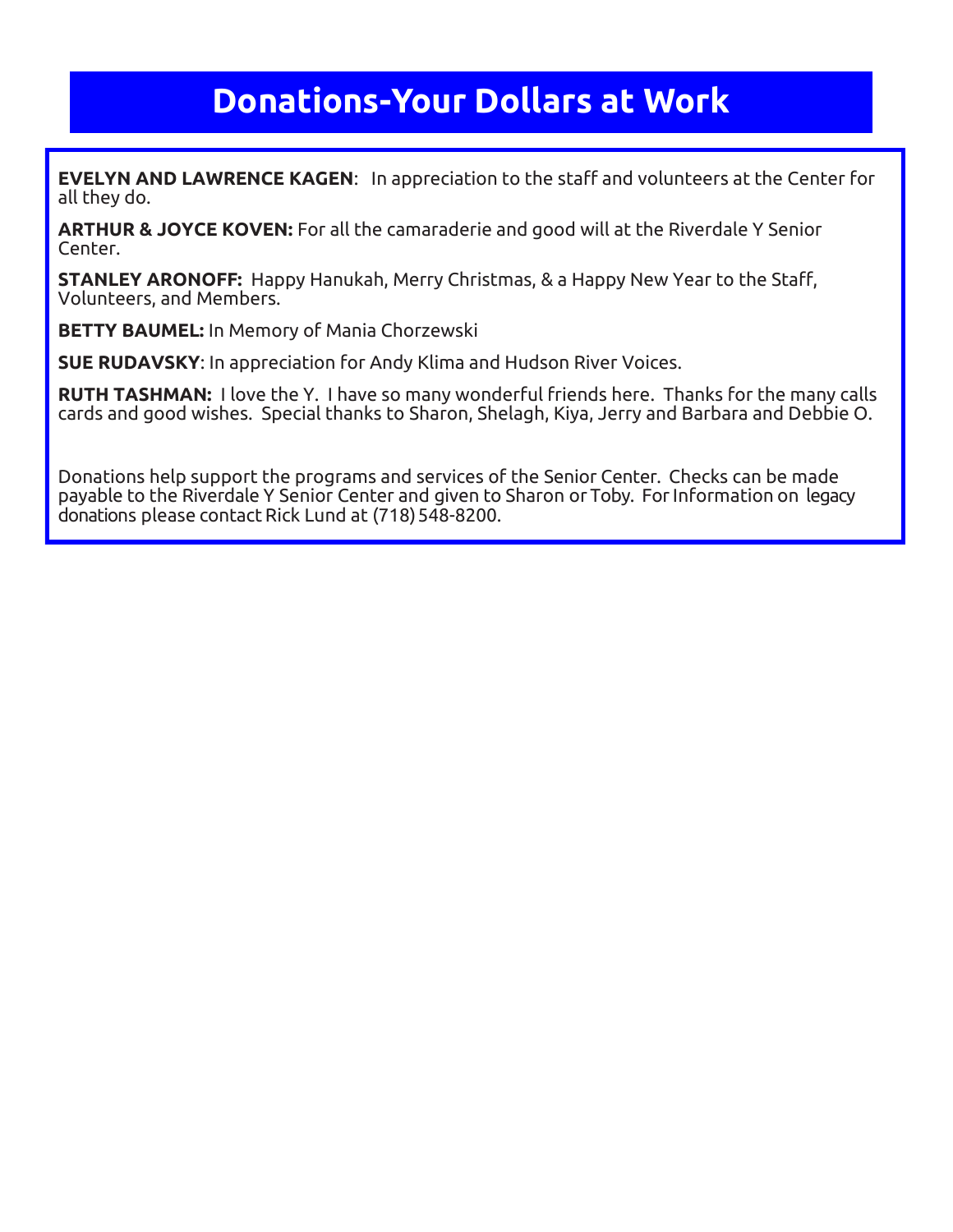## **DECEMBER MENU**

| <b>MONDAY</b>                                                                                                      | <b>TUESDAY</b>                                                                                                                                                                                             | <b>WEDNESDAY</b>                                                                                                            | <b>THURSDAY</b>                                                                                              | <b>FRIDAY</b>                                                                                                      |  |
|--------------------------------------------------------------------------------------------------------------------|------------------------------------------------------------------------------------------------------------------------------------------------------------------------------------------------------------|-----------------------------------------------------------------------------------------------------------------------------|--------------------------------------------------------------------------------------------------------------|--------------------------------------------------------------------------------------------------------------------|--|
| 12/3<br><b>SPAGHETTI WTH</b><br><b>MEAT SAUCE</b><br><b>Tossed Salad With</b><br>Dressing<br><b>Fruit Cocktail</b> | 12/4<br><b>BRISKET W/GRAVY</b><br><b>MUSHROOM</b><br><b>BARLEY SOUP</b><br><b>ACORN SQUASH</b><br><b>POTATO LATKES</b><br><b>DINNER ROLLS</b><br><b>JELLY DONUTS</b><br><b>CHANUKAH</b><br><b>LUNCHEON</b> | 12/5<br><b>CHICKEN SALAD</b><br>Garlic Bread<br>Tossed Salad with<br>Dressing<br>Bananas                                    | 12/6<br><b>SALMON CAKES</b><br><b>Yellow Rice</b><br><b>Steamed Peas</b><br>Watermelon<br><b>CAFÉ EUROPA</b> | 12/7<br><b>BBQ CHICKEN</b><br><b>Roasted Vegetables</b><br><b>With Couscous</b><br><b>Broccoli</b><br>Apples       |  |
| 12/10<br><b>TURKEY WINGS</b><br><b>Brown Rice</b><br>Sauteed Onions<br>and Peppers<br><b>Fresh Pineapples</b>      | 12/11<br><b>BAKED SALMON</b><br>Couscous<br>Mixed Vegetables<br>Grapes<br><b>Birthday!</b>                                                                                                                 | 12/12<br><b>WESTERN</b><br><b>FRITTATA</b><br>Oven Roasted<br>Potatoes<br>Mixed Green Salad<br><b>Canned Mandarins</b>      | 12/13<br><b>BEEF MEATLOAF</b><br>Garlic Rosemary<br><b>Mashed Potatoes</b><br>Spinach<br>Apples              | 12/14<br><b>OVEN FRIED</b><br><b>CHICKEN</b><br>Kasha With Bowties<br>California Blend<br>Vegetables<br>Cantaloupe |  |
| 12/17<br>Mustard Dill COD<br><b>Rice With</b><br>Vegetables<br>Garden Salad<br><b>Canned Apricots</b>              | 12/18<br><b>SWEET &amp; SOUR</b><br><b>CHICKEN</b><br>Orzo Pasta<br>Peas and Carrots<br>Oranges                                                                                                            | 12/19<br><b>TURKEY BURGERS</b><br><b>Roasted Sweet</b><br>Potato Fries<br>Mixed Green Salad<br>Bananas                      | 12/20<br>SPAGHETTI WITH<br><b>MEAT SAUCE</b><br><b>Broccoli</b><br><b>Garlic Bread</b><br>Apples             | 12/21<br><b>BAKED CHICKEN</b><br><b>Baked Red Potato</b><br>Wedges<br><b>Mixed Vegetables</b><br>Oranges           |  |
| 12/24<br><b>BEEF CHILI</b><br><b>Brown Rice</b><br><b>Broccoli</b><br>Tangerines                                   | 12/25<br><b>BBQ CHICKEN</b><br><b>Baked Yams</b><br><b>Collard Greens</b><br>Apples                                                                                                                        | 12/26<br><b>BAKED BREADED</b><br><b>FISH</b><br>Couscous<br>California Blend<br>Grapes<br><b>NEW YEARS'</b><br><b>PARTY</b> | 12/27<br><b>TURKEY BURGERS</b><br><b>Sweet Potatoes</b><br><b>Fries</b><br>Garden Salad<br>Oranges           | 12/28<br><b>BEEF STEW*</b><br><b>Brown Rice</b><br><b>Baby Carrots with</b><br>Parsley<br><b>Fruit Cocktail</b>    |  |
| 12/31<br><b>BAKED FISH</b><br><b>Yellow Rice</b><br>Spinach<br>Grapes                                              |                                                                                                                                                                                                            |                                                                                                                             |                                                                                                              |                                                                                                                    |  |
|                                                                                                                    |                                                                                                                                                                                                            |                                                                                                                             | <b>MENU SUBJECT TO CHANGE WITHOUT PRIOR NOTICE</b>                                                           |                                                                                                                    |  |
|                                                                                                                    | *By popular request, we are going to slowly transition from serving chicken every Friday                                                                                                                   |                                                                                                                             |                                                                                                              |                                                                                                                    |  |
| <b>Funded by the New York City Department for the Aging</b><br>and your contributions.                             |                                                                                                                                                                                                            |                                                                                                                             |                                                                                                              |                                                                                                                    |  |